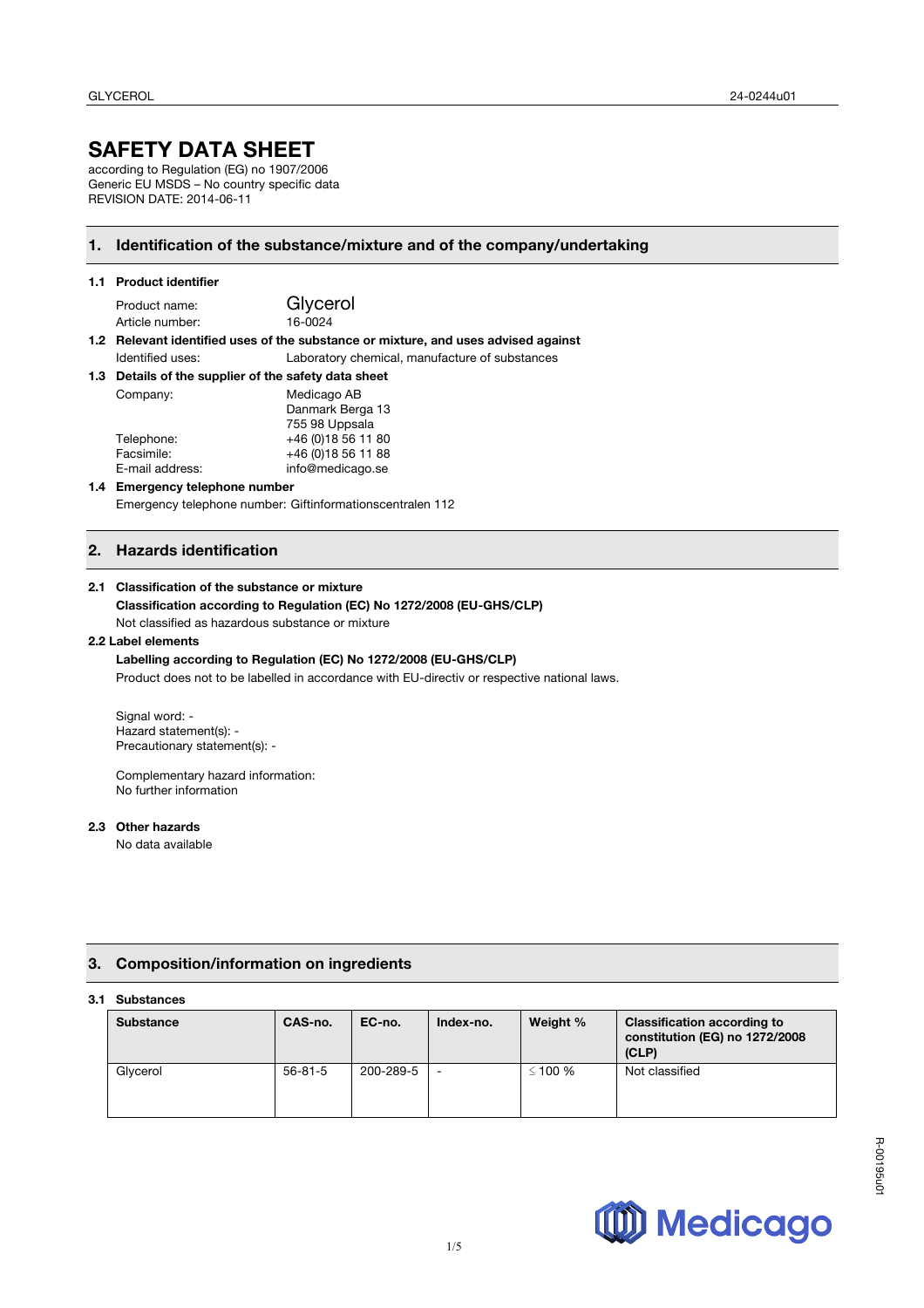## **4. First aid measures**

#### **4.1 Description of first aid measures**

| If swallowed            | DO NOT induce vomiting (unless directed to do so by medical personnel); rinse mouth with water;<br>get medical attention                                                                                      |
|-------------------------|---------------------------------------------------------------------------------------------------------------------------------------------------------------------------------------------------------------|
| If inhaled              | Move fresh air; get medical attention if symptoms occur; if person is not breathing, give artificial<br>respiration and get medical attention                                                                 |
| In case of skin contact | Wash with plenty of water; get medical attention if irritation occurs/persists                                                                                                                                |
| In case of eye contact  | Wash eyes thoroughly with water for several minutes; remove contact lenses if present and easy-<br>to-do; keep washing for several additional minutes; get medical attention if irritation<br>occurs/persists |
| General advice          | Show this data sheet to the doctor in attendance                                                                                                                                                              |
|                         | 4.2 Most important symptoms and effects, both acute and delayed                                                                                                                                               |

No data available

**4.3 Indication of any immediate medical attention and special treatment needed** No data available

#### **5. Firefighting measures**

#### **5.1 Extinguishing media**

Suitable extinguishing media: water spray or fog, dry chemical powder, alcohol-resistant foam Unsuitable extinguishing media: Do not use direct water stream (it may spread the fire)

#### **5.2 Special hazards arising from the substance or mixture**

- Carbon oxides, acrolein
- **5.3 Advice for fire fighters**

Wear self-contained breathing apparatus for firefighting if necessary

### **5.4 Further information**

No further information

## **6. Accidental release measures**

- **6.1 Personal precautions, protective equipment and emergency procedures** Wear lab coat, suitable lab gloves, safety goggles and boots
- **6.2 Environmental precautions**

Do not let product enter soil, ditches, sewers, waterways or groundwater

### **6.3 Methods and material for containment and cleaning up**

Recover spilled material; absorb with material such as sand; collect in a suitable and closed container for disposal

**6.4 Reference to other sections**  For disposal: see section 13

## **7. Handling and storage**

- **7.1 Precautions for safe handling** 
	- Avoid contact with skin and eyes
- **7.2 Conditions for safe storage, including any incompatibilities**  Store in suitable and closed container; storage area should be dry, cool and well-ventilated
- **7.3 Specific end use(s)**  No data available

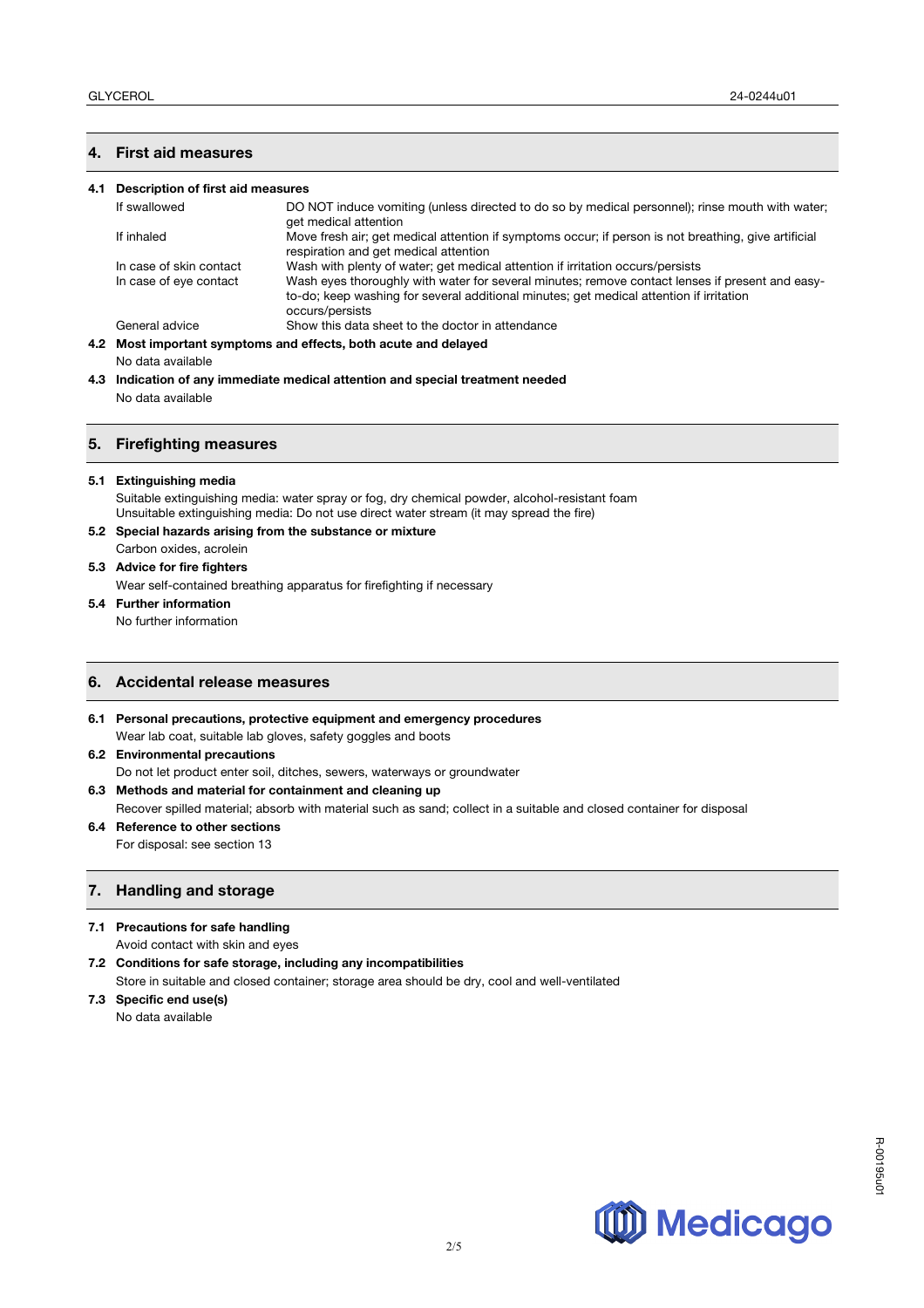#### **8. Exposure controls/personal protection**

#### **8.1 Control parameters**

No data available

## **8.2 Exposure controls**

### **Appropriate engineering controls**

Use general hygiene procedures; use process enclosures, local exhaust ventilation, or other engineering controls to keep airborne levels below recommended exposure limits; if user operations generate dust, fume, or mist, use ventilation to keep exposure to airborne contaminants below the exposure limit

#### **Personal protective equipment**

**Eye/face protection:** wear safety goggles (EN 166)

**Skin protection:** use proper rubber or nitrile gloves; gloves must be inspected prior to use

**Body Protection:** wear lab coat or other impervious clothes

**Respiratory protection:** for most conditions no respiratory protection should be needed; however if product is heated or sprayed, use of approved air-purifying respirator (type AP2) is recommended

#### **9. Physical and chemical properties**

#### **9.1 Information on basic physical and chemical properties**

Appearance colourless, viscose liquid Odour odourless odourless Odour threshold no data available no data available no data available pH<br>
Melting point/ freezing point<br>
Melting point: 18°C<br>
Melting point: 18°C Melting point/ freezing point Initial boiling point and boiling range boiling point: 290°C Flash point **Flash point** no data available Evaporation rate no data available Flammability (Solid, gas) no data available Upper/lower flammability or explosive limits no data available Vapour pressure no data available no data available Vapour density no data available no data available Relative density and the set of the set of the set of the set of the set of the set of the set of the set of t Water solubility<br>
Partition coefficient: n-octanol/ water<br>
Partition coefficient: n-octanol/ water Partition coefficient: n-octanol/ water Auto-ignition temperature no data available Decomposition temperature no data available no data available Viscosity no data available Explosive properties no data available<br>
Distribution of the contract of the contract of the contract of the contract of the contract of the contract o<br>
Distribution of the contract of the contract of the contract of the co Oxidizing properties

#### **9.2 Other information**

No data available

### **10. Stability and Reactivity**

#### **10.1 Reactivity**

## No data available

#### **10.2 Chemical stability**

Stable under recommended storage conditions; product is hygroscopic

- **10.3 Possibility of hazardous reactions** 
	- No data available

## **10.4 Conditions to avoid**

Avoid exposure to moisture

## **10.5 Incompatible materials**

Strong acids and bases; strong oxidizing agents

## **10.6 Hazardous decomposition products**

In case of fire: carbon oxides, acrolein



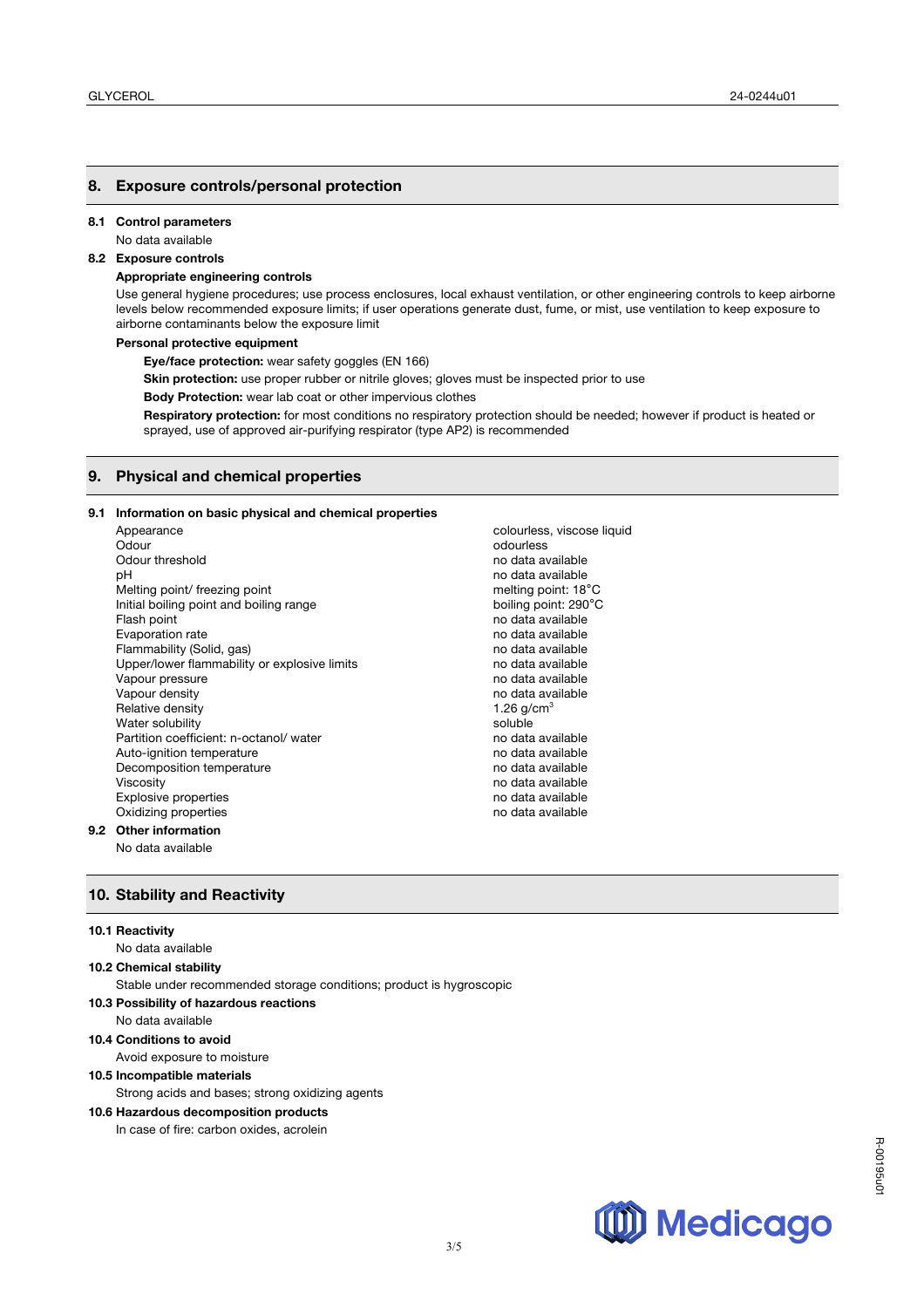#### **11. Toxicological information**

**11.1 Information on toxicological effects** 

**11.1.1 Substances Acute toxicity** No data available **Skin corrosion/irritation** Skin: rabbit – not irritating **Serious eye damage/ eye irritation** Eye: rabbit – not irritating **Respiratory or skin sensitization** No data available **Germ cell mutagenicity** No data available **Carcinogenicity** No data available **Reproductive toxicity** No data available **Specific target organ toxicity – single exposure** No data available **Specific target organ toxicity – repeated exposure** No data available **Aspiration hazard** No data available **Potential health effects**  No data available

## **12. Ecological information**

### **12.1 Toxicity**

No data available

- **12.2 Persistence and degradability** No data available
- **12.3 Bioaccumulative potential** No data available
- **12.4 Mobility in soil**
- No data available
- **12.5 Results of PBT and vPvB assessment** No data available
- **12.6 Other adverse effects**

No data available

### **13. Disposal considerations**

#### **13.1 Waste treatment methods**

Waste must be disposed of in accordance with federal, state, and local environmental control regulations. Contaminated packaging: dispose of as unused product